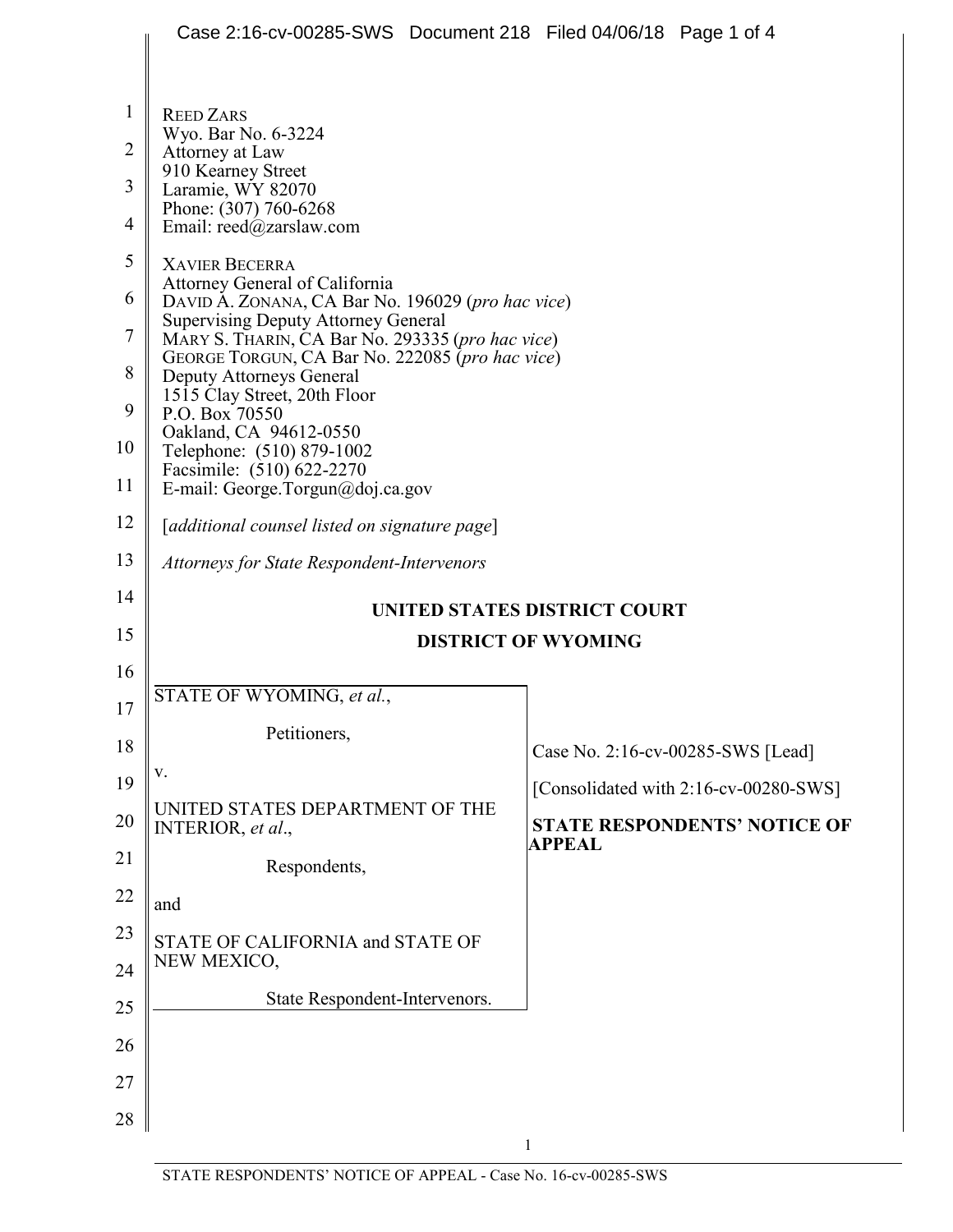## Case 2:16-cv-00285-SWS Document 218 Filed 04/06/18 Page 2 of 4

| $\mathbf{1}$   | Pursuant to Rule 3 of the Federal Rules of Appellate Procedure and 28 U.S.C. § 1292(a)(1),      |
|----------------|-------------------------------------------------------------------------------------------------|
| $\overline{2}$ | the State of California and the State of New Mexico ("State Respondents") hereby appeal to the  |
| 3              | United States Court of Appeals for the Tenth Circuit from this Court's April 4, 2018 Order (ECF |
| $\overline{4}$ | No. 215), enjoining provisions of the rule entitled "Waste Prevention, Production Subject to    |
| $\mathfrak{S}$ | Royalties, and Resource Conservation: Final Rule," 81 Fed. Reg. 83,008 (November 18, 2016).     |
| 6              |                                                                                                 |
| $\overline{7}$ |                                                                                                 |
| 8              |                                                                                                 |
| 9              |                                                                                                 |
| 10             |                                                                                                 |
| 11             |                                                                                                 |
| 12             |                                                                                                 |
| 13             |                                                                                                 |
| 14             |                                                                                                 |
| 15             |                                                                                                 |
| 16             |                                                                                                 |
| 17             |                                                                                                 |
| 18             |                                                                                                 |
| 19             |                                                                                                 |
| $20\,$         |                                                                                                 |
| $21\,$         |                                                                                                 |
| $22\,$         |                                                                                                 |
| 23             |                                                                                                 |
| 24             |                                                                                                 |
| 25             |                                                                                                 |
| 26             |                                                                                                 |
| 27             |                                                                                                 |
| 28             |                                                                                                 |
|                | $\sqrt{2}$                                                                                      |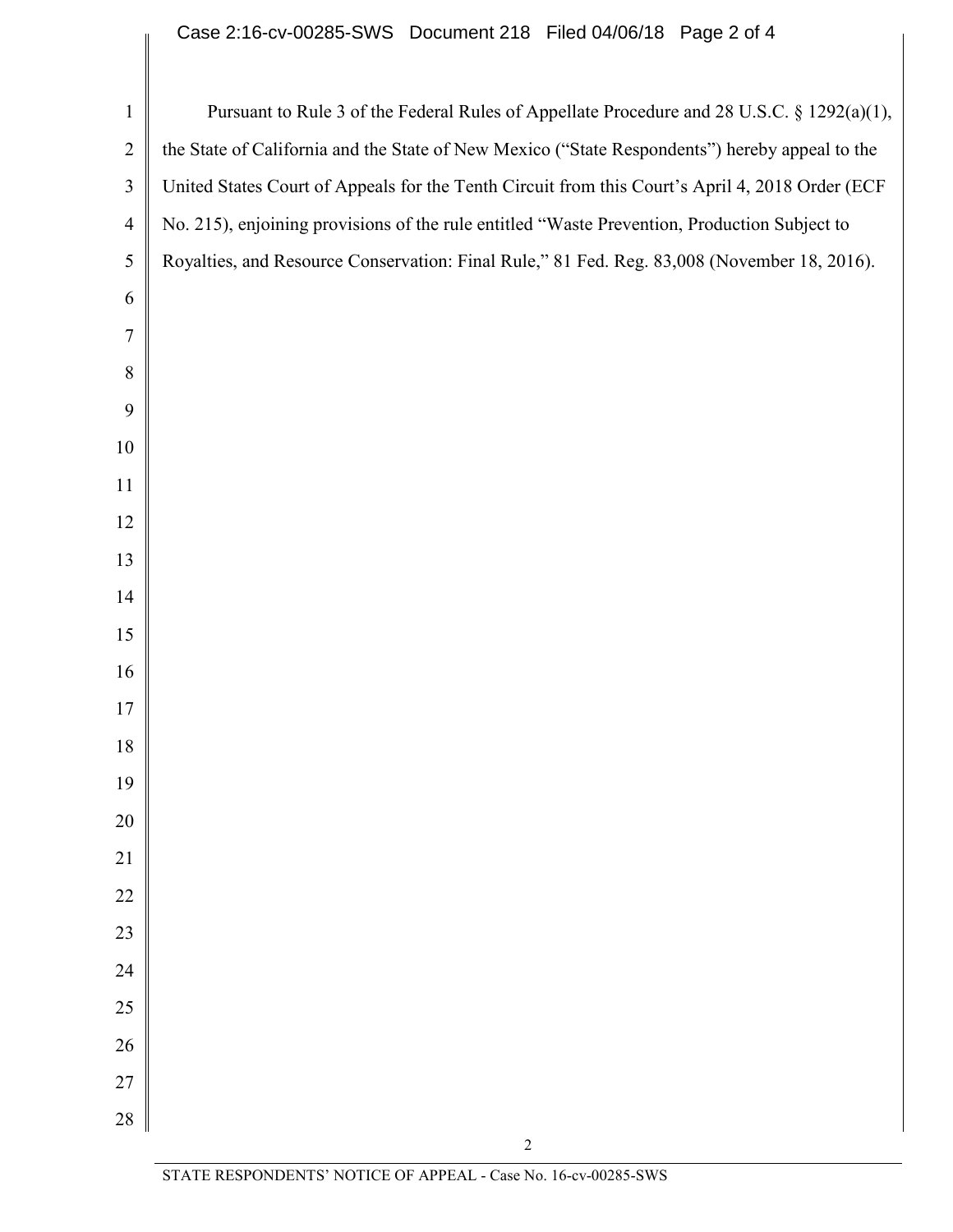|                | Case 2:16-cv-00285-SWS Document 218 Filed 04/06/18 Page 3 of 4 |                                                          |                                                                                             |
|----------------|----------------------------------------------------------------|----------------------------------------------------------|---------------------------------------------------------------------------------------------|
|                |                                                                |                                                          |                                                                                             |
| $\mathbf{1}$   | Dated: April 6, 2018                                           | Respectfully submitted,                                  |                                                                                             |
| $\overline{2}$ |                                                                | <u>/s/ Reed Zars</u><br><b>REED ZARS</b>                 |                                                                                             |
| 3              |                                                                | Wyo. Bar No. 6-3224<br>Attorney at Law                   |                                                                                             |
| 4              |                                                                | 910 Kearney Street<br>Laramie, WY 82070                  |                                                                                             |
| 5              |                                                                | Phone: (307) 760-6268<br>Email: reed@zarslaw.com         |                                                                                             |
| 6              |                                                                | <b>Attorney for State Respondents</b>                    |                                                                                             |
| 7              |                                                                | <b>XAVIER BECERRA</b>                                    |                                                                                             |
| 8              |                                                                | Attorney General of California                           | DAVID A. ZONANA (admitted pro hac vice)                                                     |
| 9              |                                                                | CA Bar No. 196029                                        | <b>Supervising Deputy Attorney General</b>                                                  |
| 10             |                                                                | /s/ George Torgun                                        |                                                                                             |
| 11             |                                                                | CA Bar No. 222085                                        | GEORGE TORGUN (admitted pro hac vice)                                                       |
| 12             |                                                                | CA Bar No. 293335                                        | MARY S. THARIN (admitted pro hac vice)                                                      |
| 13             |                                                                | Deputy Attorneys General<br>1515 Clay Street, 20th Floor |                                                                                             |
| 14             |                                                                | P.O. Box 70550<br>Oakland, CA 94612-0550                 |                                                                                             |
| 15             |                                                                | Telephone: (510) 879-1002<br>Facsimile: (510) 622-2270   |                                                                                             |
| 16             |                                                                |                                                          | E-mail: George.Torgun@doj.ca.gov                                                            |
| 17             |                                                                |                                                          | Attorneys for the State of California, by and<br>through the California Air Resources Board |
| 18             |                                                                | <b>HECTOR BALDERAS</b>                                   |                                                                                             |
| 19             |                                                                | Attorney General of New Mexico                           |                                                                                             |
| 20             |                                                                | /s/ William Grantham                                     | WILLIAM GRANTHAM (admitted pro hac vice)                                                    |
| 21             |                                                                | NM Bar No. 15585<br><b>Assistant Attorney General</b>    |                                                                                             |
| 22             |                                                                | 201 Third St. NW, Suite 300<br>Albuquerque, NM 87102     |                                                                                             |
| 23             |                                                                | Telephone: (505) 717-3520<br>Facsimile: (505) 827-5826   |                                                                                             |
| 24             |                                                                | E-Mail: wgrantham@nmag.gov                               |                                                                                             |
| 25             |                                                                |                                                          | Attorneys for the State of New Mexico                                                       |
| 26             |                                                                |                                                          |                                                                                             |
| 27             |                                                                |                                                          |                                                                                             |
| 28             |                                                                |                                                          |                                                                                             |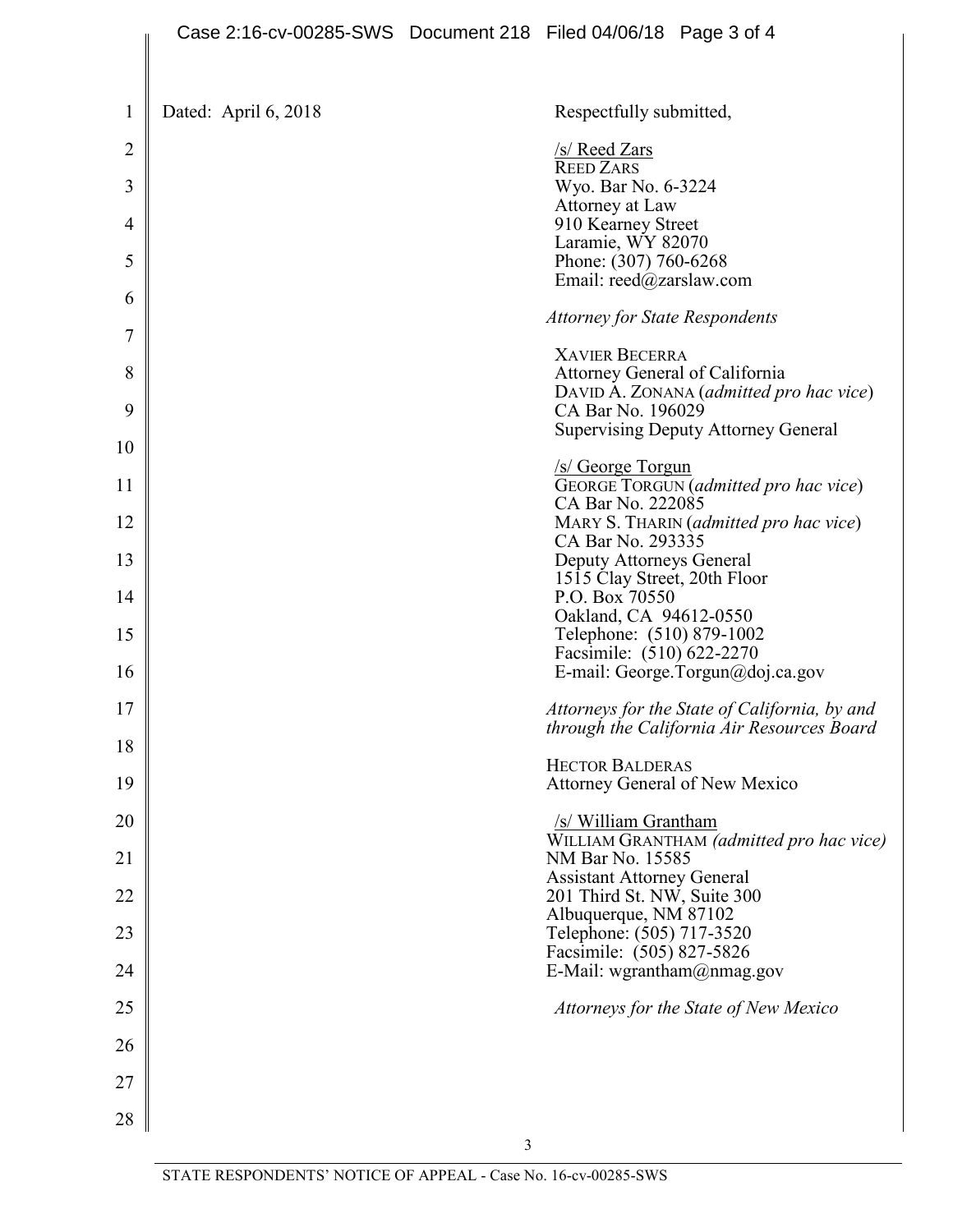|                | Case 2:16-cv-00285-SWS Document 218 Filed 04/06/18 Page 4 of 4                                                                                                                                                             |  |  |
|----------------|----------------------------------------------------------------------------------------------------------------------------------------------------------------------------------------------------------------------------|--|--|
|                |                                                                                                                                                                                                                            |  |  |
| $\mathbf{1}$   | <b>CERTIFICATE OF SERVICE</b>                                                                                                                                                                                              |  |  |
| $\overline{2}$ | I hereby certify that on April 6, 2018, I filed the foregoing STATE RESPONDENTS' NOTICE OF APPEAL using the United States District Court CM/ECF system, which caused all counsel of record to be served by electronically. |  |  |
| 3              |                                                                                                                                                                                                                            |  |  |
| $\overline{4}$ | S/George Torgun<br>GEORGE TORGUN                                                                                                                                                                                           |  |  |
| 5              |                                                                                                                                                                                                                            |  |  |
| 6              |                                                                                                                                                                                                                            |  |  |
| $\overline{7}$ |                                                                                                                                                                                                                            |  |  |
| 8              |                                                                                                                                                                                                                            |  |  |
| 9              |                                                                                                                                                                                                                            |  |  |
| 10             |                                                                                                                                                                                                                            |  |  |
| 11             |                                                                                                                                                                                                                            |  |  |
| 12             |                                                                                                                                                                                                                            |  |  |
| 13             |                                                                                                                                                                                                                            |  |  |
| 14             |                                                                                                                                                                                                                            |  |  |
| 15             |                                                                                                                                                                                                                            |  |  |
| 16             |                                                                                                                                                                                                                            |  |  |
| 17             |                                                                                                                                                                                                                            |  |  |
| 18             |                                                                                                                                                                                                                            |  |  |
| 19<br>20       |                                                                                                                                                                                                                            |  |  |
| 21             |                                                                                                                                                                                                                            |  |  |
| 22             |                                                                                                                                                                                                                            |  |  |
| 23             |                                                                                                                                                                                                                            |  |  |
| 24             |                                                                                                                                                                                                                            |  |  |
| 25             |                                                                                                                                                                                                                            |  |  |
| 26             |                                                                                                                                                                                                                            |  |  |
| 27             |                                                                                                                                                                                                                            |  |  |
| 28             |                                                                                                                                                                                                                            |  |  |
|                | $\mathbf{1}$                                                                                                                                                                                                               |  |  |
|                | STATE RESPONDENTS' NOTICE OF APPEAL - Case No. 16-cv-00285-SWS                                                                                                                                                             |  |  |